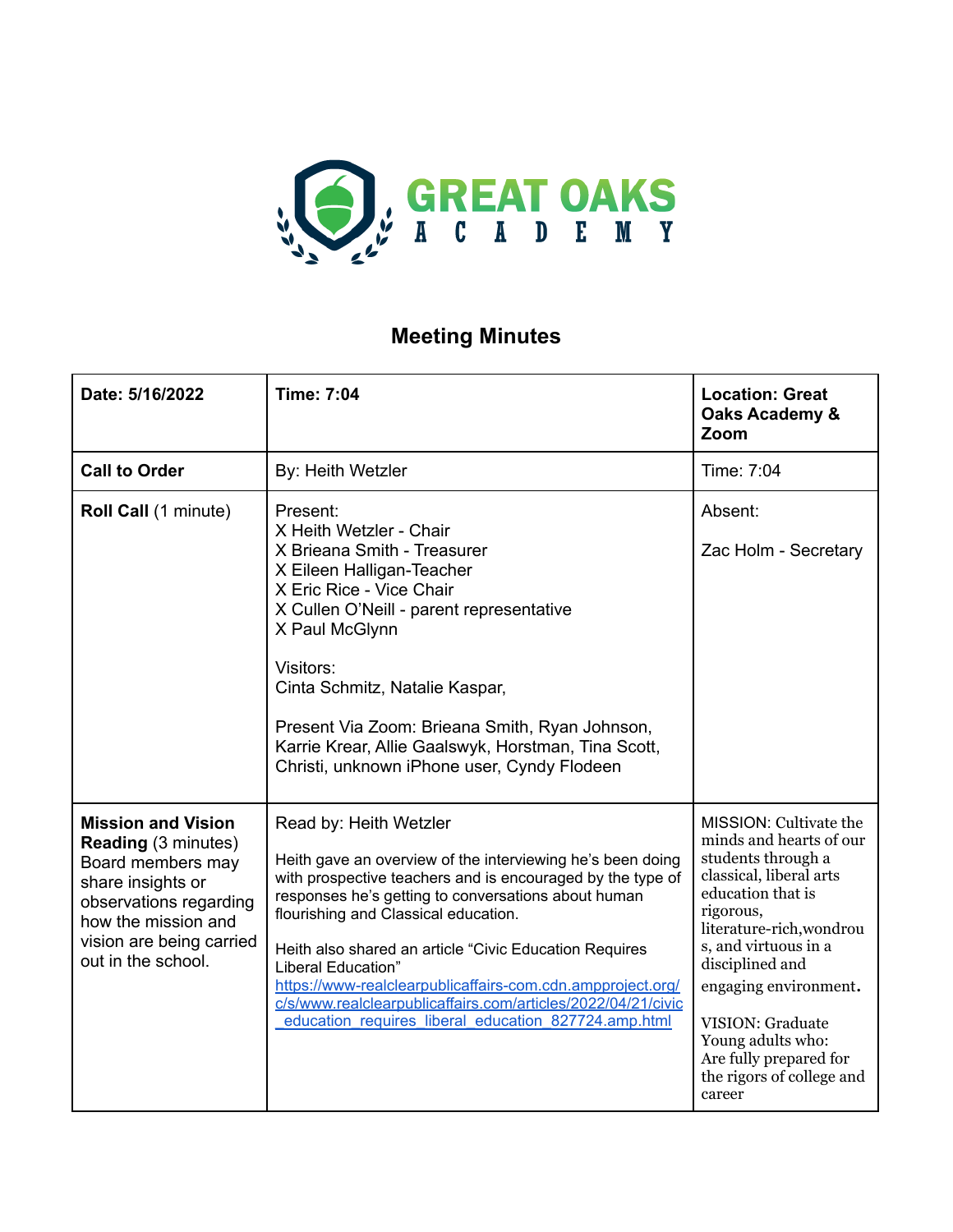|                                                                                                                                                                                                                                                                                                                                                       |                                                                                                | Value truth, beauty and<br>goodness<br>Possess a lifelong<br>passion for learning<br>Are active participants<br>in their communities.                                                                                                     |
|-------------------------------------------------------------------------------------------------------------------------------------------------------------------------------------------------------------------------------------------------------------------------------------------------------------------------------------------------------|------------------------------------------------------------------------------------------------|-------------------------------------------------------------------------------------------------------------------------------------------------------------------------------------------------------------------------------------------|
| <b>Open Public</b><br><b>Comments</b><br>Public comment is the<br>open forum portion of<br>the meeting and is an<br>opportunity for<br>individuals to present<br>an issue, concern or<br>statement to the board.<br>Individuals have three<br>(3) minutes to present<br>and public comment<br>will be limited to<br>twenty-one (21)<br>minutes total. | Speakers:<br><b>NONE</b>                                                                       |                                                                                                                                                                                                                                           |
| <b>Declaration of</b><br><b>Conflict of Interest (1</b><br>minute)<br><b>Board members read</b><br>the agenda and<br>disclose any<br>personal conflicts of<br>interest                                                                                                                                                                                | Stated conflicts:<br><b>NONE</b>                                                               |                                                                                                                                                                                                                                           |
| <b>Acceptance of</b><br>Agenda (1 minute)                                                                                                                                                                                                                                                                                                             | Motion made by:<br>Eileen Halligan<br>Seconded by:<br>Cullen O'Neil<br><b>Discussion: NONE</b> | All in favor:<br>X Heith Wetzler<br>X Brieana Smith<br>X Eileen Halligan<br>X Eric Rice<br>X Cullen O'Neill<br>Opposed:<br>$\Box$ Heith Wetzler<br>$\Box$ Brieana Smith<br>$\Box$ Eileen Halligan<br>$\Box$ Eric Rice<br>□ Cullen O'Neill |
| <b>Old Business</b>                                                                                                                                                                                                                                                                                                                                   | <b>NONE</b>                                                                                    |                                                                                                                                                                                                                                           |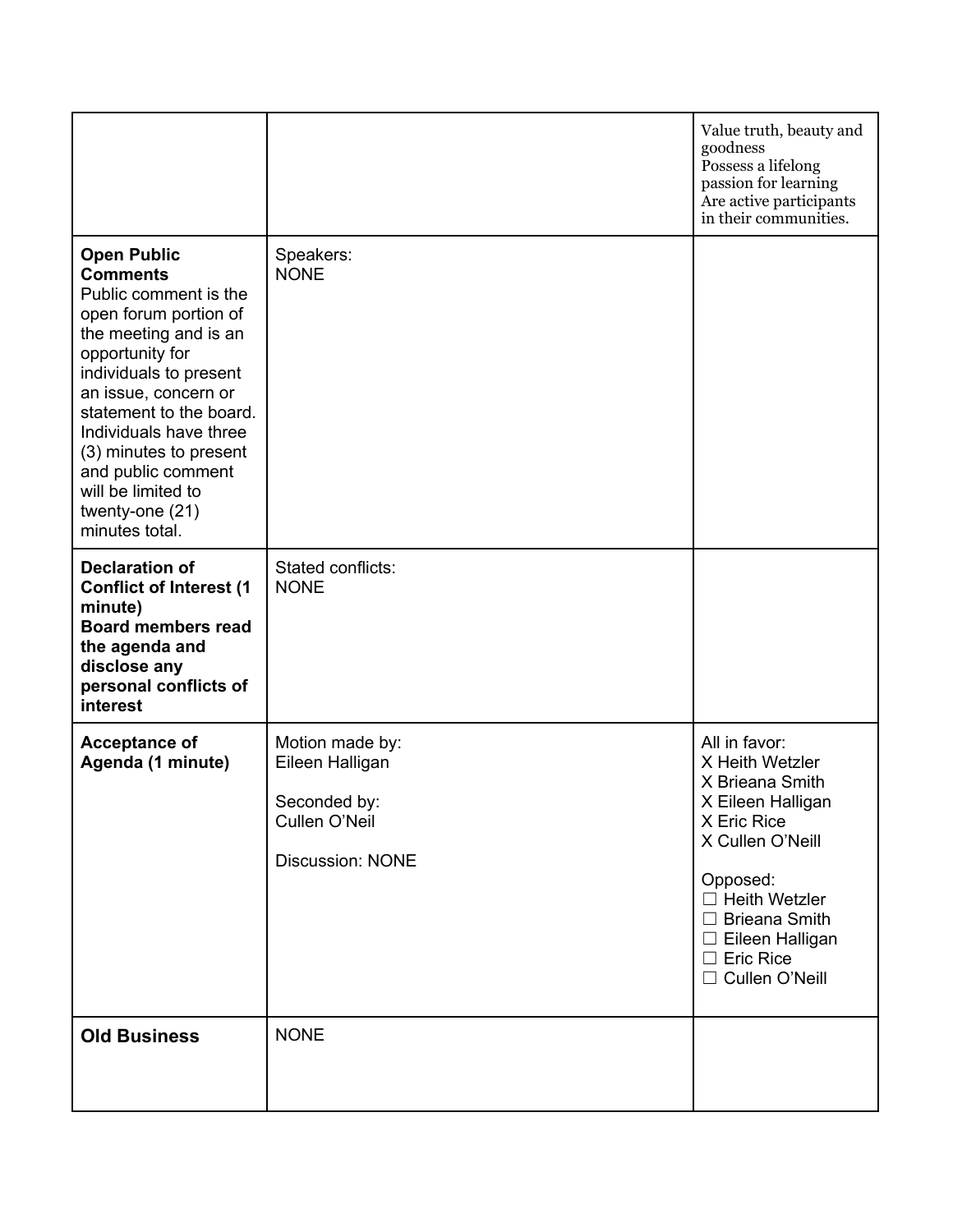| <b>New Business</b> | Items:                                                                                                                                                                                                                                                                                                                                                                                                                     |  |
|---------------------|----------------------------------------------------------------------------------------------------------------------------------------------------------------------------------------------------------------------------------------------------------------------------------------------------------------------------------------------------------------------------------------------------------------------------|--|
|                     | a. Vote to modify Indemnification Clause in<br><b>Articles of Incorporation and Bylaws</b>                                                                                                                                                                                                                                                                                                                                 |  |
|                     | Motion made by:<br>Eileen Halligan                                                                                                                                                                                                                                                                                                                                                                                         |  |
|                     | Seconded by:<br>Cullen O'Neill                                                                                                                                                                                                                                                                                                                                                                                             |  |
|                     | Discussion:                                                                                                                                                                                                                                                                                                                                                                                                                |  |
|                     | MN DOE feels indemnification clauses are overly vague<br>and there may be situations in which board members<br>should be held liable for charter schools. Under advisement<br>from NEO and with the assistance of our lawyer, we have<br>reworded our Articles of Incorporation to strike out 6.2<br>Personal Liability and add 7.4 Board of Directors Conflicts.<br>In the Bylaws, Section I. Indemnification is amended. |  |
|                     | Cullen O'Neill brought up the point that his wife is<br>employed at Great Oaks Academy and under 7.4 of the<br>Articles of Incorporation she would not be permitted to be<br>an employee while he is on the board.                                                                                                                                                                                                         |  |
|                     | Heith clarified the meaning of the changes by reading an<br>email from NEO that explained that there may be specific<br>times when charter school directors may be liable.                                                                                                                                                                                                                                                 |  |
|                     | Mr. McGlynn suggests having the lawyer here at the next<br>meeting to help explain the wording so that we understand<br>what we are changing the wording to as it opens the<br>possibility of legal and financial liability of board members.                                                                                                                                                                              |  |
|                     | Motion tabled by H. Wetzler in order to bring the lawyer in<br>to solidify the language of the amendments before they are<br>ratified.                                                                                                                                                                                                                                                                                     |  |
|                     | New board member candidates<br>b.                                                                                                                                                                                                                                                                                                                                                                                          |  |
|                     | Cinta Schmitz has children in kindergarten and first grade<br>and is interested in helping build the school and represent<br>it to the community.                                                                                                                                                                                                                                                                          |  |
|                     | Natalie Kaspar has three students who will be enrolled next<br>year and would love to be part of preserving and protecting<br>the mission of the school.                                                                                                                                                                                                                                                                   |  |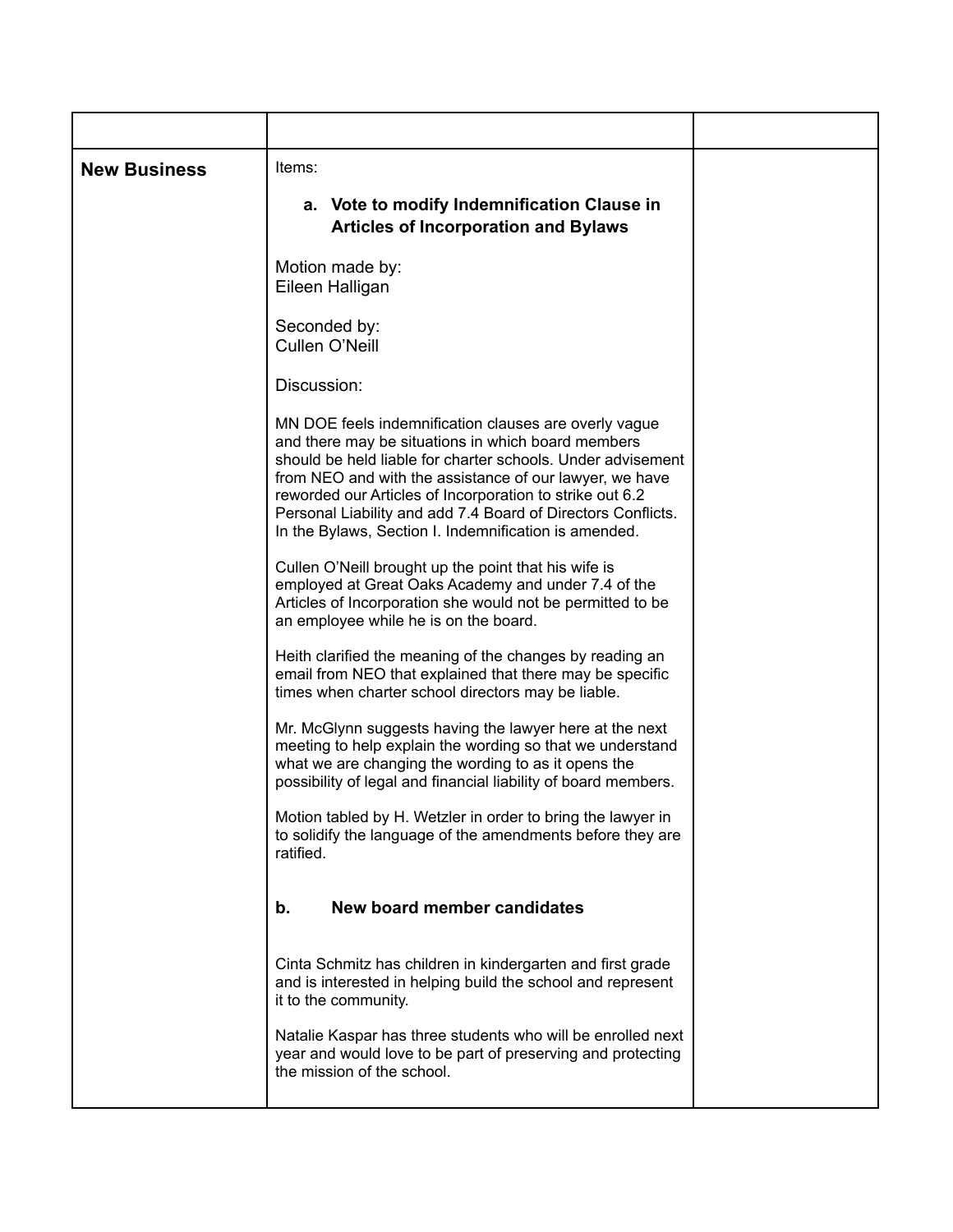| <b>Expansion</b><br><b>Committee Report</b>                    | Construction is coming along, pictures will be<br>available when things are more set, right now lots of<br>wires hanging out of ceilings. Windows are going in,<br>classrooms are laid out.<br>Need is for help with moving: furniture, supplies, etc.<br>Would be nice to get the community mobilized to help<br>with the move-in. Cullen O'Neill offered to spearhead<br>efforts to organize the move. How the organization<br>needs to go was discussed. Cullen, Heith, Cinta and<br>Natalie are all able to help.                                                                                                                                                                                                                                                                                                                                                                                                                                                                                                   |  |
|----------------------------------------------------------------|-------------------------------------------------------------------------------------------------------------------------------------------------------------------------------------------------------------------------------------------------------------------------------------------------------------------------------------------------------------------------------------------------------------------------------------------------------------------------------------------------------------------------------------------------------------------------------------------------------------------------------------------------------------------------------------------------------------------------------------------------------------------------------------------------------------------------------------------------------------------------------------------------------------------------------------------------------------------------------------------------------------------------|--|
| <b>Finances</b><br><b>Financial</b><br><b>Committee Report</b> | Fund Balance is at \$433,000, very good for second year<br>charter school, will likely fall significantly with expenses of<br>new building. Otherwise the budget is on track.<br>Mr. McGlynn will be spending more time next year seeking<br>grants to help sustain the school's growth.                                                                                                                                                                                                                                                                                                                                                                                                                                                                                                                                                                                                                                                                                                                                |  |
| <b>Director's Report</b>                                       | Enrollment update: full in every grade but 3rd, waitlist<br>in all grades but short for 5th and 6th grade. 18<br>students enrolled in 3rd grade.<br>Current enrollment is 191.<br>Teacher evaluations are done.<br>Hiring update from Heith: 30+ candidates applied,<br>many good candidates. Heith feels confident in new<br>teachers who have been hired. Five gen ed teachers<br>have accepted and one has verbally committed. 20+<br>year veteran Latin teacher, full-time nurse also hired.<br>Still have a couple of openings. Introductions will be<br>done on social media and through email when the<br>year is over as teachers are currently working at other<br>schools, likely by August 1. Informal meet and greet<br>will likely happen over the summer as well.<br>Heith is being considered for a principal role for next<br>year, if that occurred he would no longer be board<br>chair and would become an ex-officio member. In that<br>case, a new board chair needs to be appointed by<br>July 1. |  |